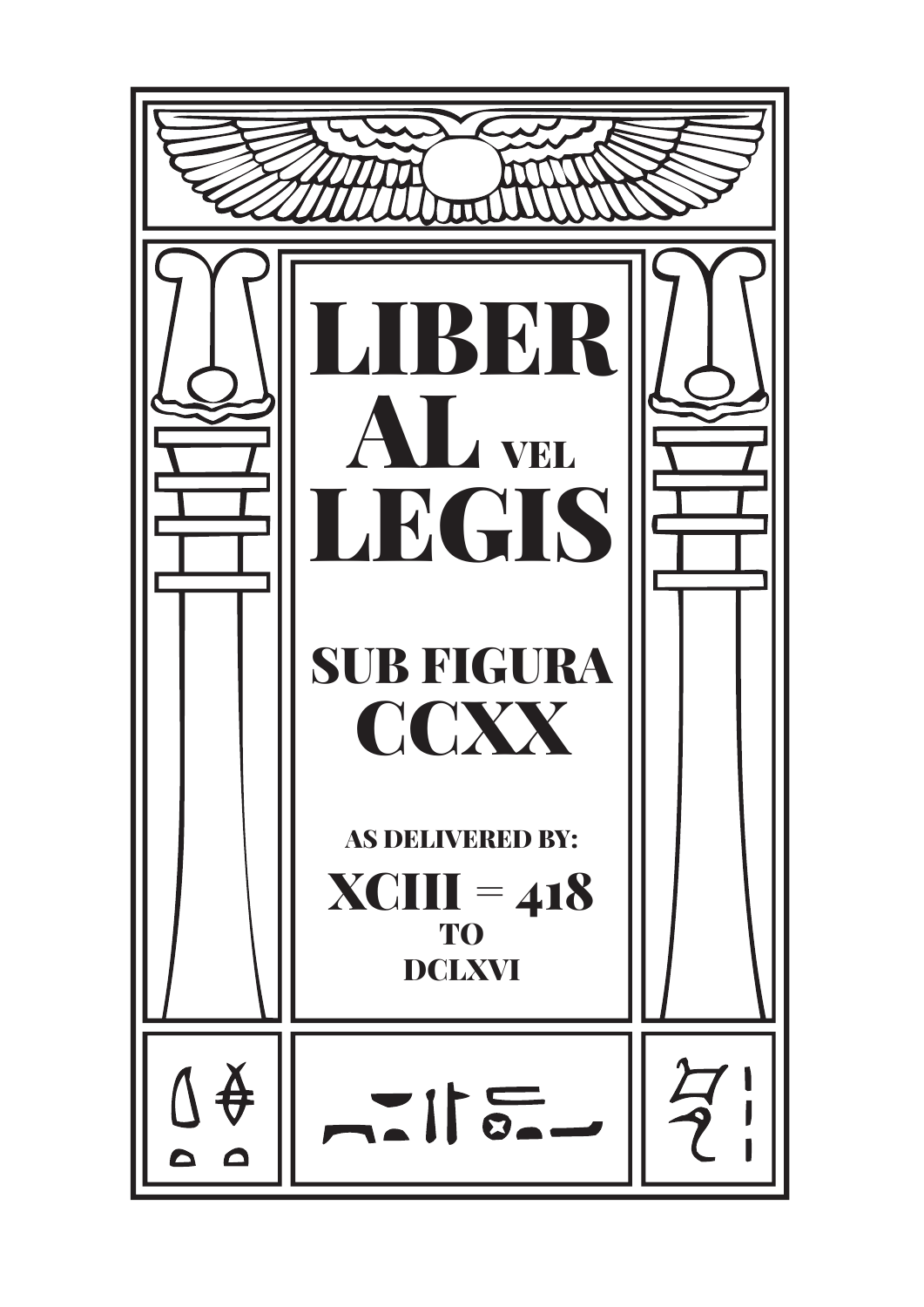

A. A. A. Pubblication in Class A

All rights reserved. Copyright © 2017 Ordo Templi Orientis, PO Box 2180, 40313 Gothenburg, Svezia.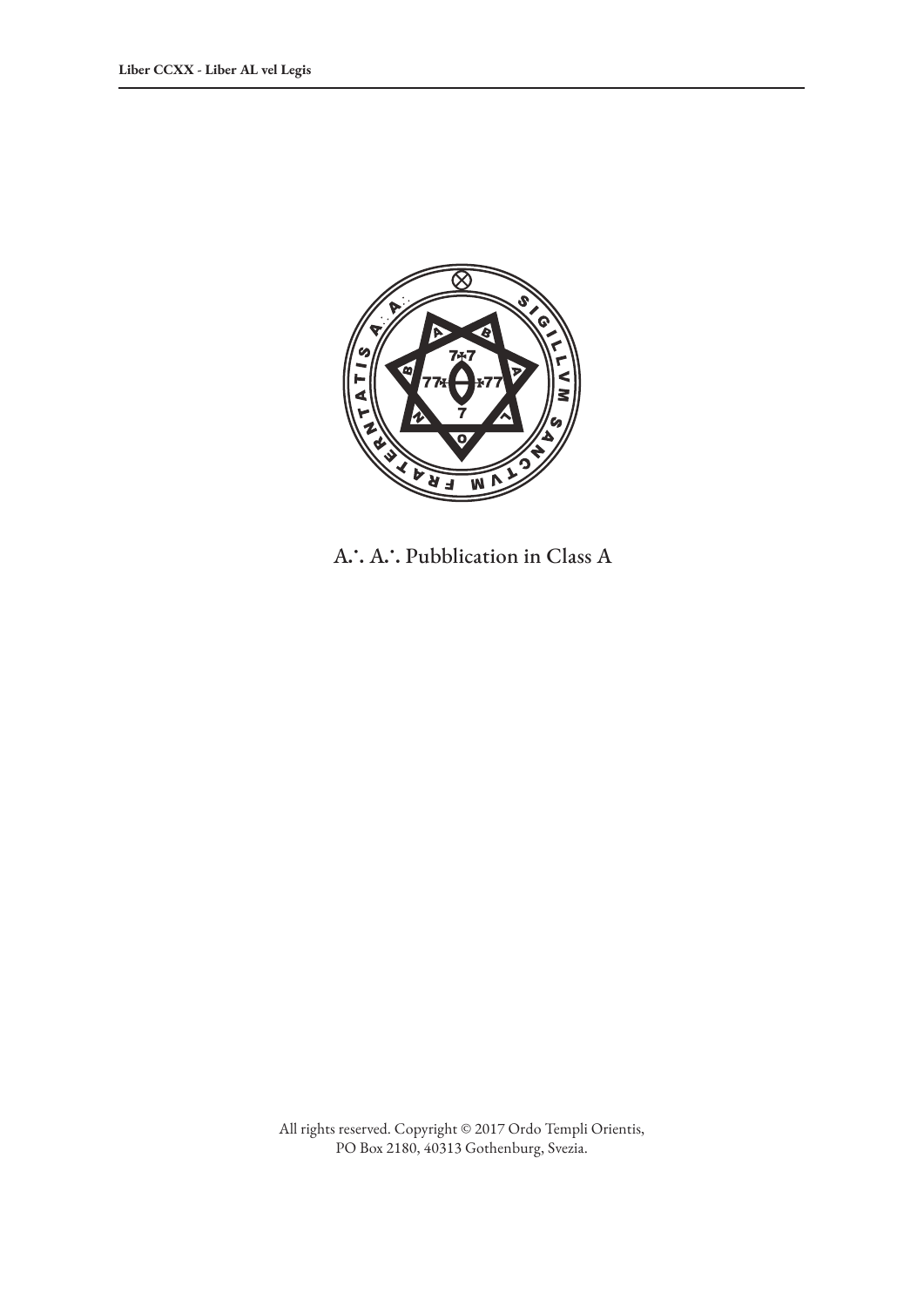# **Sub Figurâ CCXX Liber AL vel Legis**

*As delivered by XCIII = 418 to DCLXVI*

#### **I**

- 1. Had! The manifestation of Nuit.
- 2. The unveiling of the company of heaven.
- 3. Every man and every woman is a star.
- 4. Every number is infinite; there is no difference.
- 5. Help me, o warrior lord of Thebes, in my unveiling before the Children of men!
- 6. Be thou Hadit, my secret centre, my heart & my tongue!
- 7. Behold! it is revealed by Aiwass the minister of Hoor-paar-kraat.
- 8. The Khabs is in the Khu, not the Khu in the Khabs.
- 9. Worship then the Khabs, and behold my light shed over you!
- 10. Let my servants be few & secret: they shall rule the many & the known.
- 11. These are fools that men adore; both their Gods & their men are fools.
- 12. Come forth, o children, under the stars, & take your fill of love!
- 13. I am above you and in you. My ecstasy is in yours. My joy is to see your joy.
- 14. Above, the gemmèd azure is The naked splendour of Nuit; She bends in ecstasy to kiss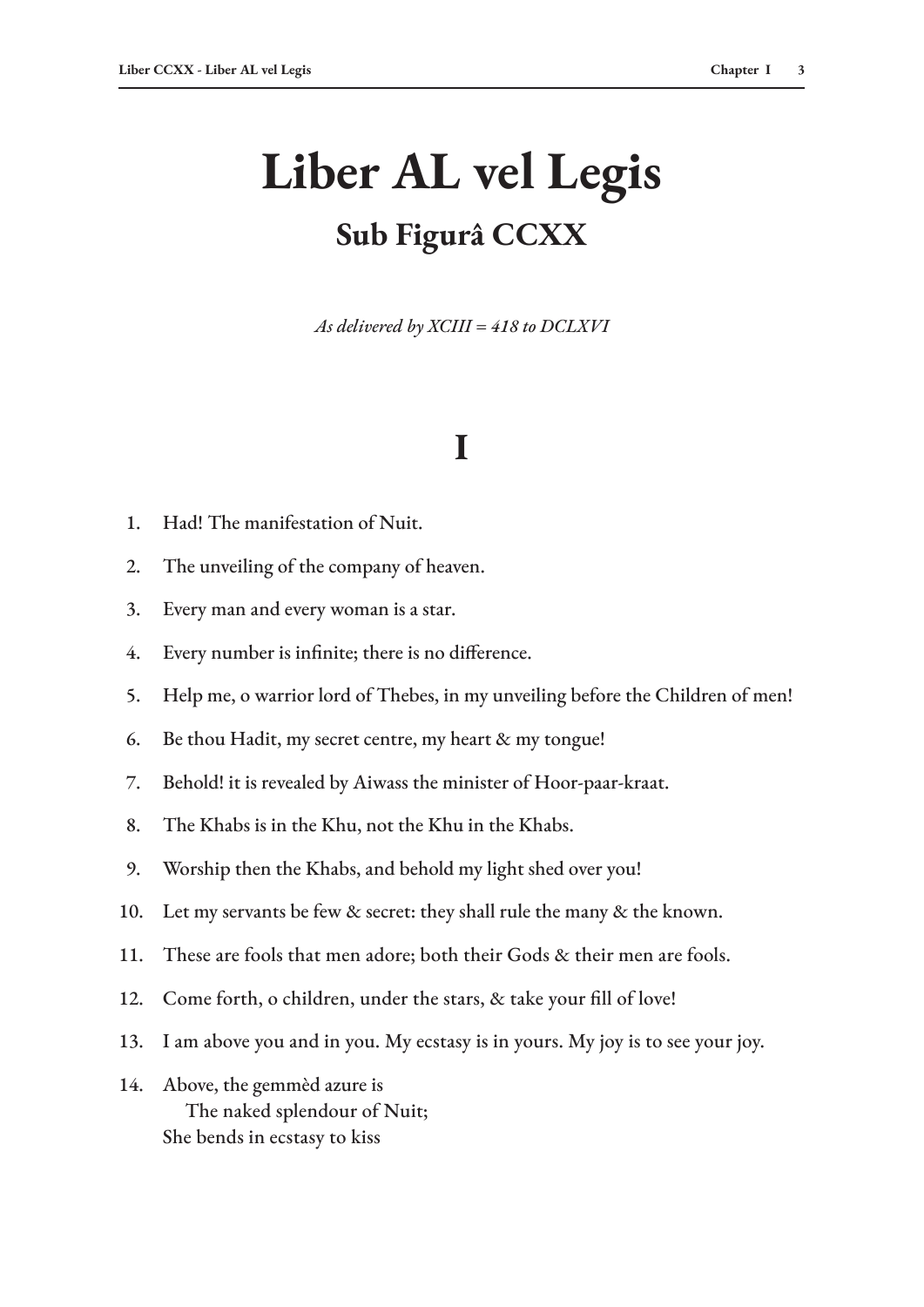The secret ardours of Hadit. The wingèd globe, the starry blue, Are mine, O Ankh-af-na-khonsu!

- 15. Now ye shall know that the chosen priest & apostle of infinite space is the princepriest the Beast; and in his woman called the Scarlet Woman is all power given. They shall gather my children into their fold: they shall bring the glory of the stars into the hearts of men.
- 16. For he is ever a sun, and she a moon. But to him is the winged secret flame, and to her the stooping starlight.
- 17. But ye are not so chosen.
- 18. Burn upon their brows, o splendrous serpent!
- 19. O azure-lidded woman, bend upon them!
- 20. The key of the rituals is in the secret word which I have given unto him.
- 21. With the God & the Adorer I am nothing: they do not see me. They are as upon the earth; I am Heaven, and there is no other God than me, and my lord Hadit.
- 22. Now, therefore, I am known to ye by my name Nuit, and to him by a secret name which I will give him when at last he knoweth me. Since I am Infinite Space, and the Infinite Stars thereof, do ye also thus. Bind nothing! Let there be no difference made among you between any one thing & any other thing; for thereby there cometh hurt.
- 23. But whoso availeth in this, let him be the chief of all!
- 24. I am Nuit, and my word is six and fifty.
- 25. Divide, add, multiply, and understand.
- 26. Then saith the prophet and slave of the beauteous one: Who am I, and what shall be the sign? So she answered him, bending down, a lambent flame of blue, alltouching, all penetrant, her lovely hands upon the black earth, & her lithe body arched for love, and her soft feet not hurting the little flowers: Thou knowest! And the sign shall be my ecstasy, the consciousness of the continuity of existence, the omnipresence of my body.
- 27. Then the priest answered & said unto the Queen of Space, kissing her lovely brows,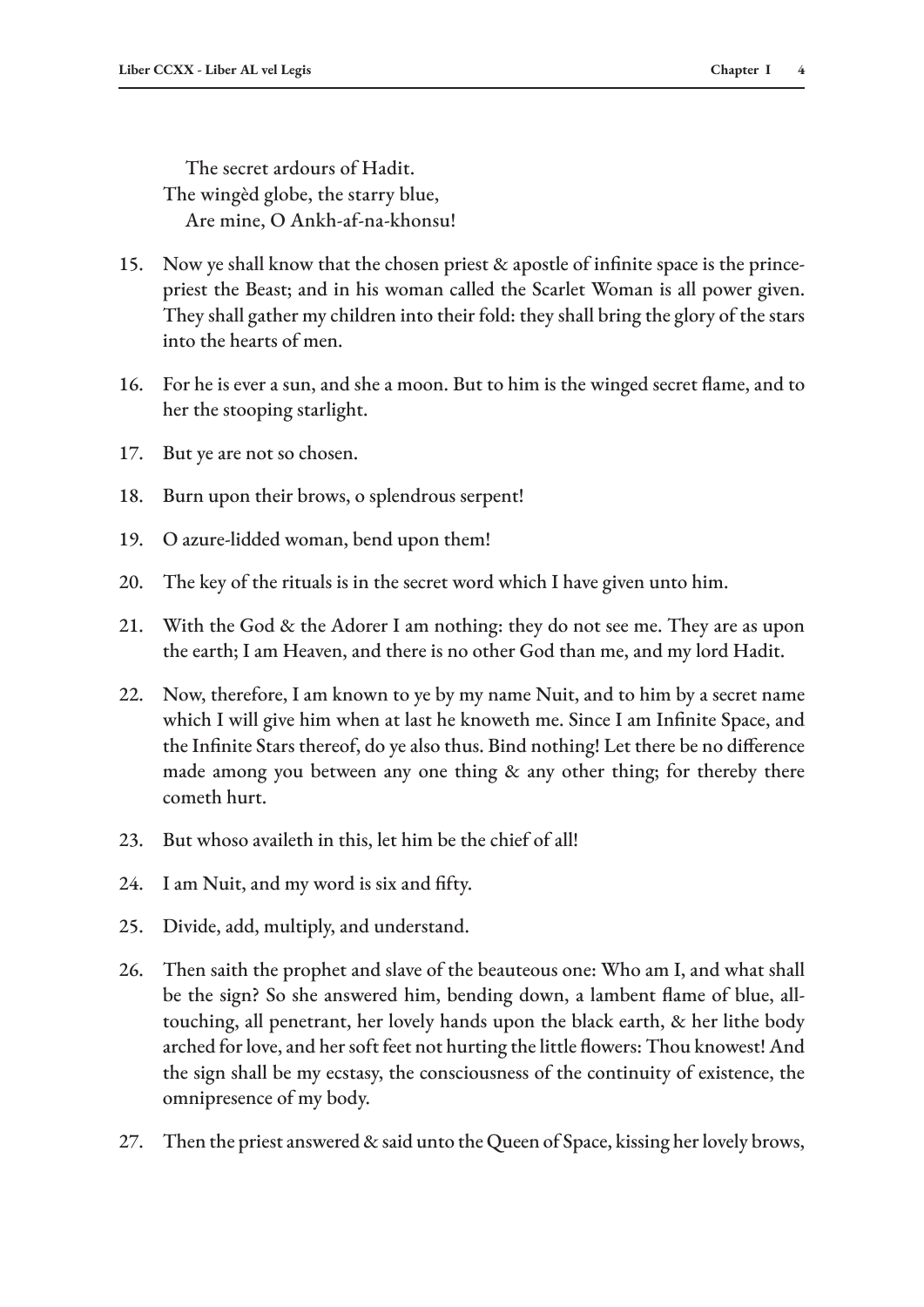and the dew of her light bathing his whole body in a sweet-smelling perfume of sweat: O Nuit, continuous one of Heaven, let it be ever thus; that men speak not of Thee as One but as None; and let them speak not of thee at all, since thou art continuous!

- 28. None, breathed the light, faint & faery, of the stars, and two.
- 29. For I am divided for love's sake, for the chance of union.
- 30. This is the creation of the world, that the pain of division is as nothing, and the joy of dissolution all.
- 31. For these fools of men and their woes care not thou at all! They feel little; what is, is balanced by weak joys; but ye are my chosen ones.
- 32. Obey my prophet! follow out the ordeals of my knowledge! seek me only! Then the joys of my love will redeem ye from all pain. This is so: I swear it by the vault of my body; by my sacred heart and tongue; by all I can give, by all I desire of ye all.
- 33. Then the priest fell into a deep trance or swoon, & said unto the Queen of Heaven; Write unto us the ordeals; write unto us the rituals; write unto us the law!
- 34. But she said: the ordeals I write not: the rituals shall be half known and half concealed: the Law is for all.
- 35. This that thou writest is the threefold book of Law.
- 36. My scribe Ankh-af-na-khonsu, the priest of the princes, shall not in one letter change this book; but lest there be folly, he shall comment thereupon by the wisdom of Ra-Hoor-Khu-it.
- 37. Also the mantras and spells; the obeah and the wanga; the work of the wand and the work of the sword; these he shall learn and teach.
- 38. He must teach; but he may make severe the ordeals.
- 39. The word of the Law is Θελημα.
- 40. Who calls us Thelemites will do no wrong, if he look but close into the word. For there are therein Three Grades, the Hermit, and the Lover, and the man of Earth. Do what thou wilt shall be the whole of the Law.
- 41. The word of Sin is Restriction. O man! refuse not thy wife, if she will! O lover, if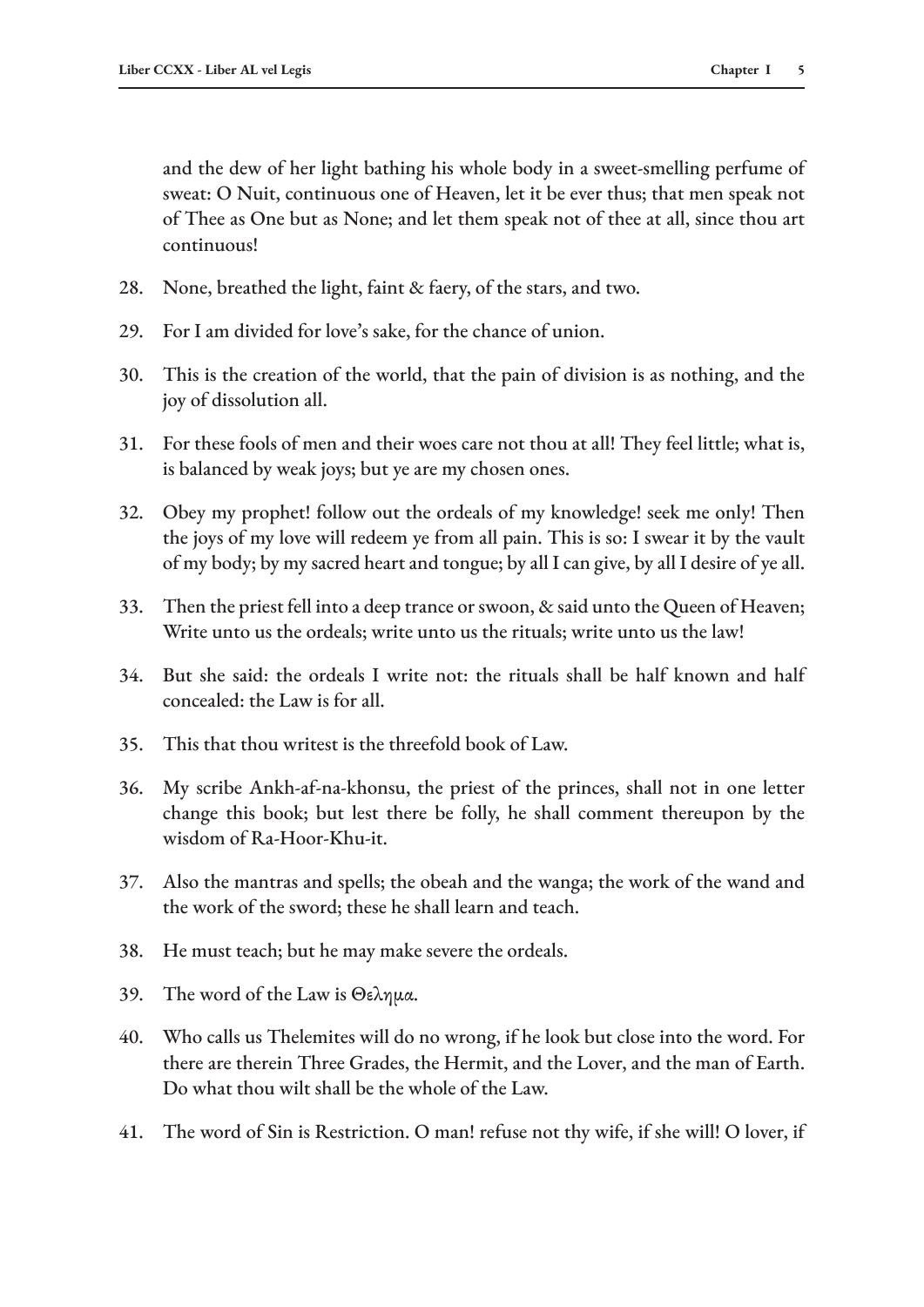thou wilt, depart! There is no bond that can unite the divided but love: all else is a curse. Accurséd! Accurséd be it to the aeons! Hell.

- 42. Let it be that state of manyhood bound and loathing. So with thy all; thou hast no right but to do thy will.
- 43. Do that, and no other shall say nay.
- 44. For pure will, unassuaged of purpose, delivered from the lust of result, is every way perfect.
- 45. The Perfect and the Perfect are one Perfect and not two; nay, are none!
- 46. Nothing is a secret key of this law. Sixty-one the Jews call it; I call it eight, eighty, four hundred & eighteen.
- 47. But they have the half: unite by thine art so that all disappear.
- 48. My prophet is a fool with his one, one, one; are not they the Ox, and none by the Book?
- 49. Abrogate are all rituals, all ordeals, all words and signs. Ra-Hoor-Khuit hath taken his seat in the East at the Equinox of the Gods; and let Asar be with Isa, who also are one. But they are not of me. Let Asar be the adorant, Isa the sufferer; Hoor in his secret name and splendour is the Lord initiating.
- 50. There is a word to say about the Hierophantic task. Behold! there are three ordeals in one, and it may be given in three ways. The gross must pass through fire; let the fine be tried in intellect, and the lofty chosen ones in the highest. Thus ye have star & star, system & system; let not one know well the other!
- 51. There are four gates to one palace; the floor of that palace is of silver and gold; lapis lazuli & jasper are there; and all rare scents; jasmine & rose, and the emblems of death. Let him enter in turn or at once the four gates; let him stand on the floor of the palace. Will he not sink? Amn. Ho! warrior, if thy servant sink? But there are means and means. Be goodly therefore: dress ye all in fine apparel; eat rich foods and drink sweet wines and wines that foam! Also, take your fill and will of love as ye will, when, where and with whom ye will! But always unto me.
- 52. If this be not aright; if ye confound the space-marks, saying: They are one; or saying, They are many; if the ritual be not ever unto me: then expect the direful judgments of Ra Hoor Khuit!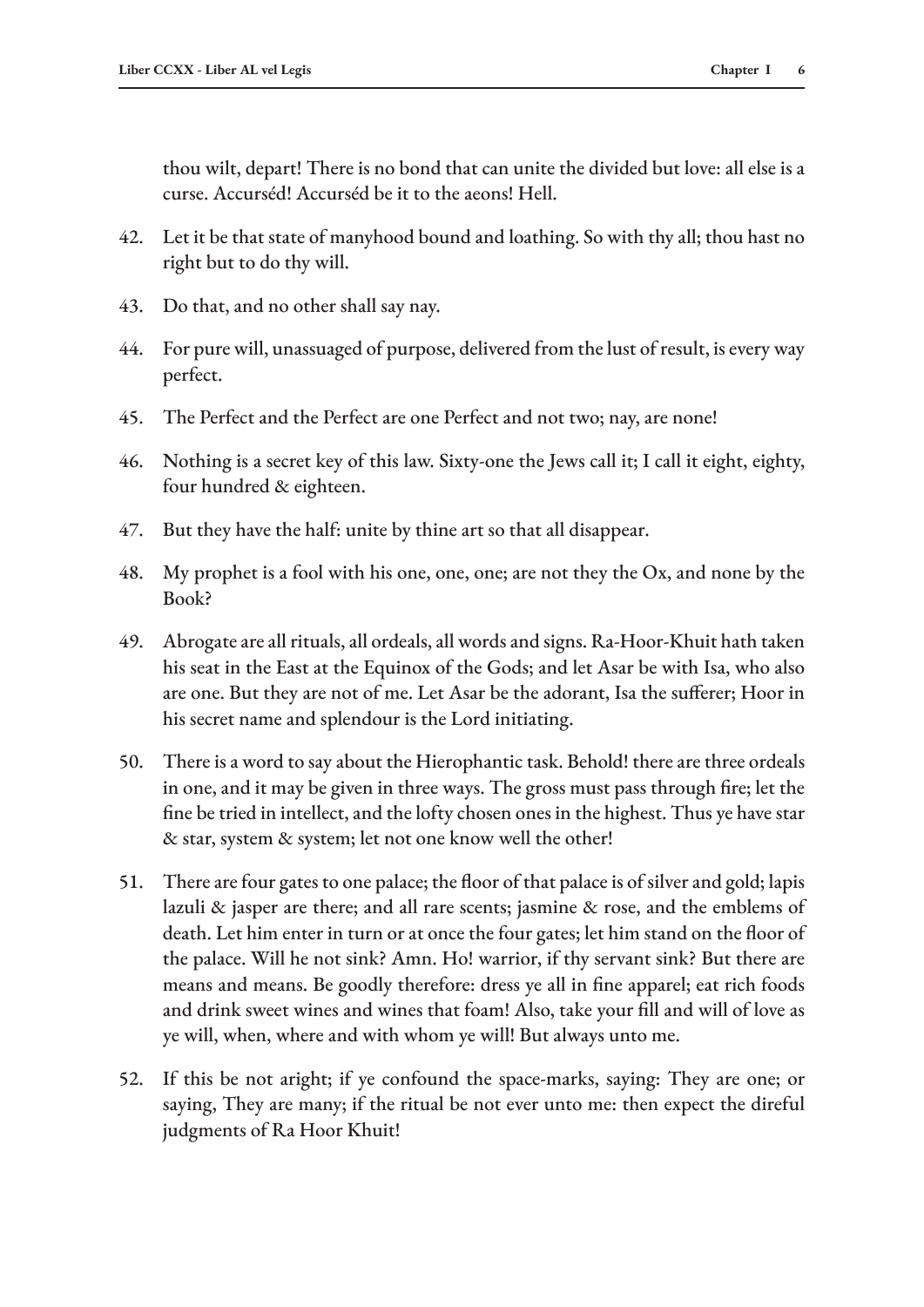- 53. This shall regenerate the world, the little world my sister, my heart & my tongue, unto whom I send this kiss. Also, o scribe and prophet, though thou be of the princes, it shall not assuage thee nor absolve thee. But ecstasy be thine and joy of earth: ever To me! To me!
- 54. Change not as much as the style of a letter; for behold! thou, o prophet, shalt not behold all these mysteries hidden therein.
- 55. The child of thy bowels, *he* shall behold them.
- 56. Expect him not from the East, nor from the West; for from no expected house cometh that child. Aum! All words are sacred and all prophets true; save only that they understand a little; solve the first half of the equation, leave the second unattacked. But thou hast all in the clear light, and some, though not all, in the dark.
- 57. Invoke me under my stars! Love is the law, love under will. Nor let the fools mistake love; for there are love and love. There is the dove, and there is the serpent. Choose ye well! He, my prophet, hath chosen, knowing the law of the fortress, and the great mystery of the House of God.

All these old letters of my Book are aright; but  $\Sigma$  is not the Star. This also is secret: my prophet shall reveal it to the wise.

- 58. I give unimaginable joys on earth: certainty, not faith, while in life, upon death; peace unutterable, rest, ecstasy; nor do I demand aught in sacrifice.
- 59. My incense is of resinous woods & gums; and there is no blood therein: because of my hair the trees of Eternity.
- 60. My number is 11, as all their numbers who are of us. The Five Pointed Star, with a Circle in the Middle, & the circle is Red. My colour is black to the blind, but the blue & gold are seen of the seeing. Also I have a secret glory for them that love me.
- 61. But to love me is better than all things: if under the night-stars in the desert thou presently burnest mine incense before me, invoking me with a pure heart, and the Serpent flame therein, thou shalt come a little to lie in my bosom. For one kiss wilt thou then be willing to give all; but whoso gives one particle of dust shall lose all in that hour. Ye shall gather goods and store of women and spices; ye shall wear rich jewels; ye shall exceed the nations of the earth in splendour & pride; but always in the love of me, and so shall ye come to my joy. I charge you earnestly to come before me in a single robe, and covered with a rich headdress. I love you! I yearn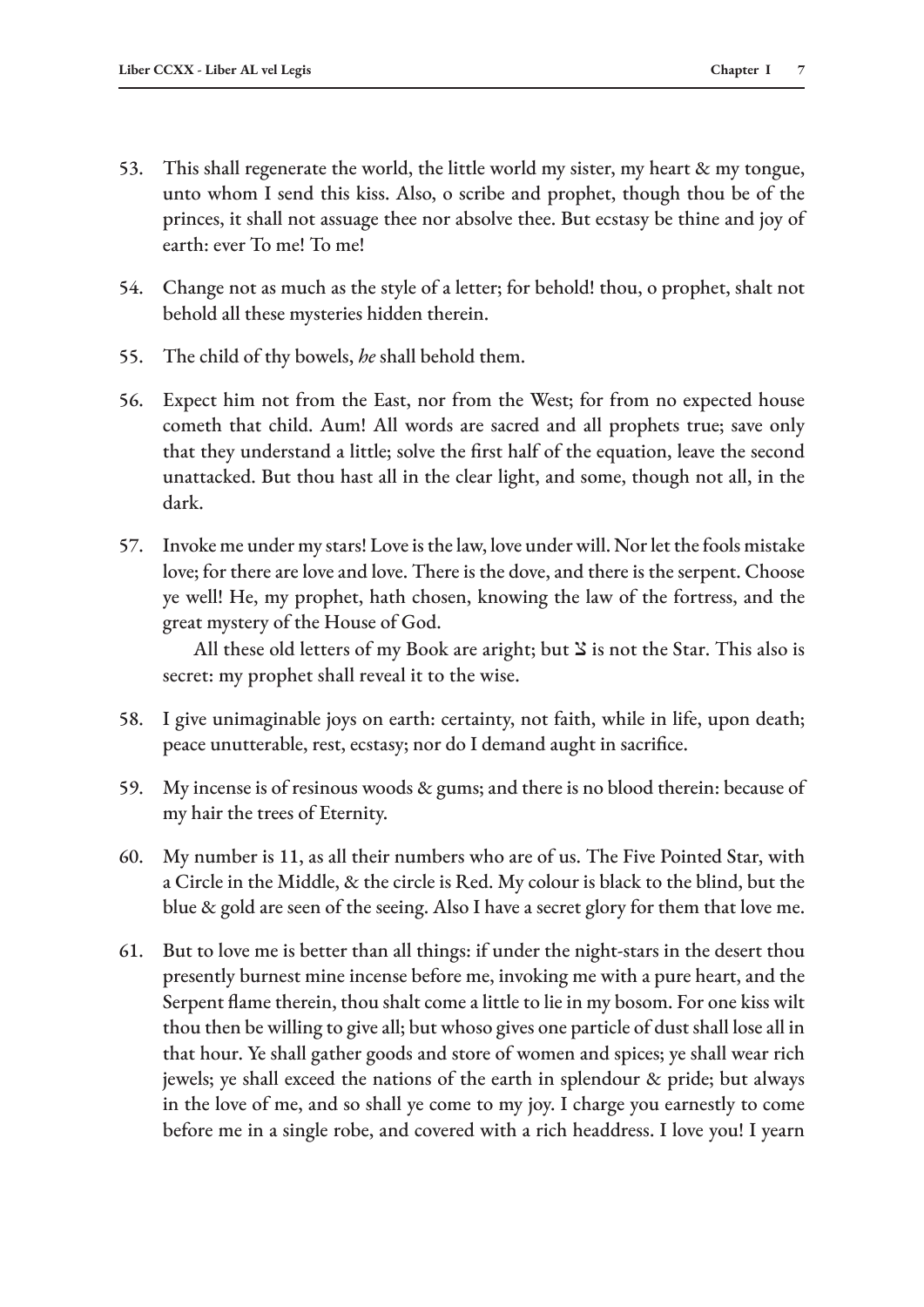to you! Pale or purple, veiled or voluptuous, I who am all pleasure and purple, and drunkenness of the innermost sense, desire you. Put on the wings, and arouse the coiled splendour within you: come unto me!

- 62. At all my meetings with you shall the priestess say— and her eyes shall burn with desire as she stands bare and rejoicing in my secret temple— To me! To me! calling forth the flame of the hearts of all in her love-chant.
- 63. Sing the rapturous love-song unto me! Burn to me perfumes! Wear to me jewels! Drink to me, for I love you! I love you!
- 64. I am the blue-lidded daughter of Sunset; I am the naked brilliance of the voluptuous night-sky.
- 65. To me! To me!
- 66. The Manifestation of Nuit is at an end.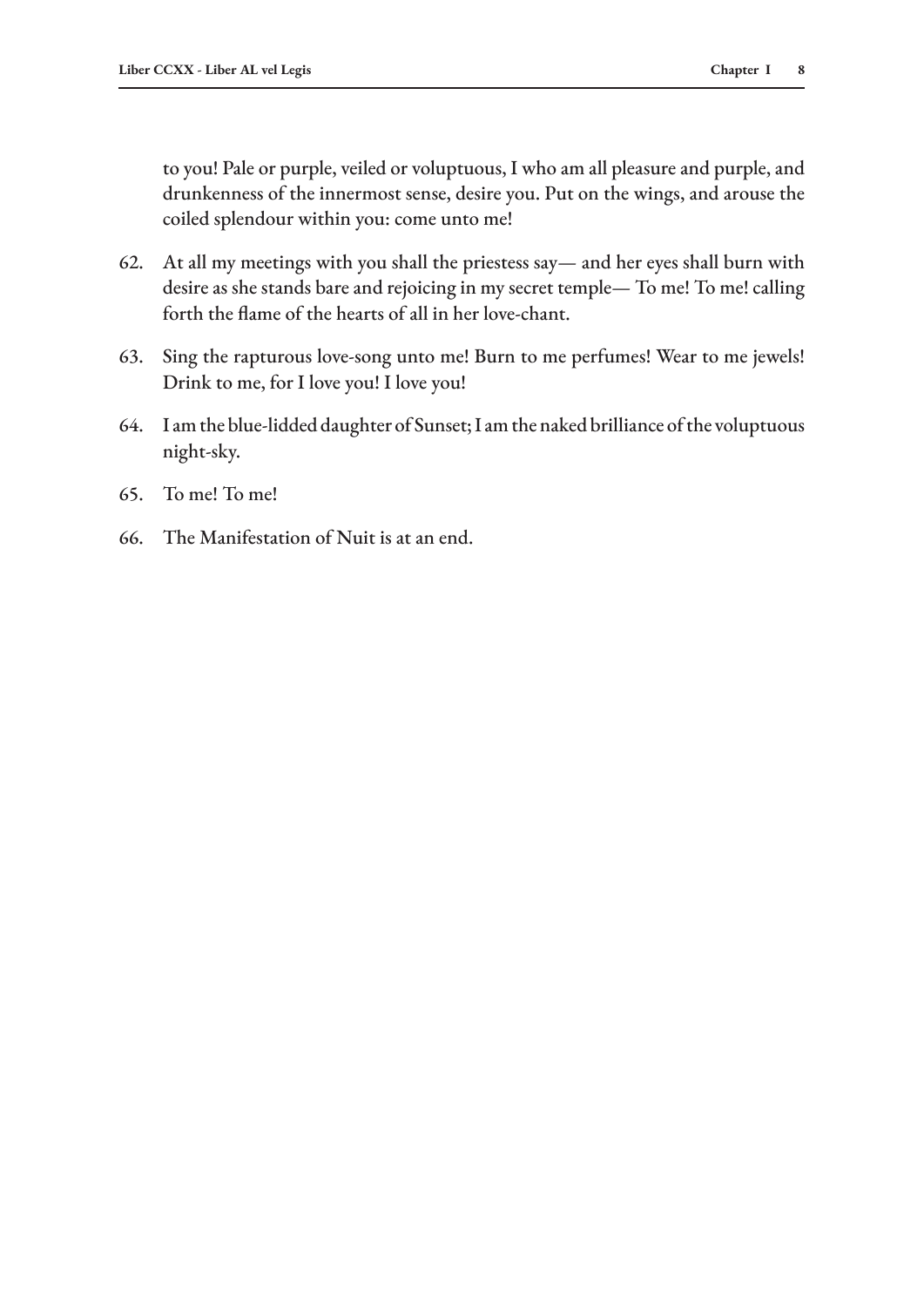### **II**

- 1. Nu! the hiding of Hadit.
- 2. Come! all ye, and learn the secret that hath not yet been revealed. I, Hadit, am the complement of Nu, my bride. I am not extended, and Khabs is the name of my House.
- 3. In the sphere I am everywhere the centre, as she, the circumference, is nowhere found.
- 4. Yet she shall be known & I never.
- 5. Behold! the rituals of the old time are black. Let the evil ones be cast away; let the good ones be purged by the prophet! Then shall this Knowledge go aright.
- 6. I am the flame that burns in every heart of man, and in the core of every star. I am Life, and the giver of Life, yet therefore is the knowledge of me the knowledge of death.
- 7. I am the Magician and the Exorcist. I am the axle of the wheel, and the cube in the circle. "Come unto me" is a foolish word: for it is I that go.
- 8. Who worshipped Heru-pa-kraath have worshipped me; ill, for I am the worshipper.
- 9. Remember all ye that existence is pure joy; that all the sorrows are but as shadows; they pass & are done; but there is that which remains.
- 10. O prophet! thou hast ill will to learn this writing.
- 11. I see thee hate the hand & the pen; but I am stronger.
- 12. Because of me in Thee which thou knewest not.
- 13. for why? Because thou wast the knower, and me.
- 14. Now let there be a veiling of this shrine: now let the light devour men and eat them up with blindness!
- 15. For I am perfect, being Not; and my number is nine by the fools; but with the just I am eight, and one in eight: Which is vital, for I am none indeed. The Empress and the King are not of me; for there is a further secret.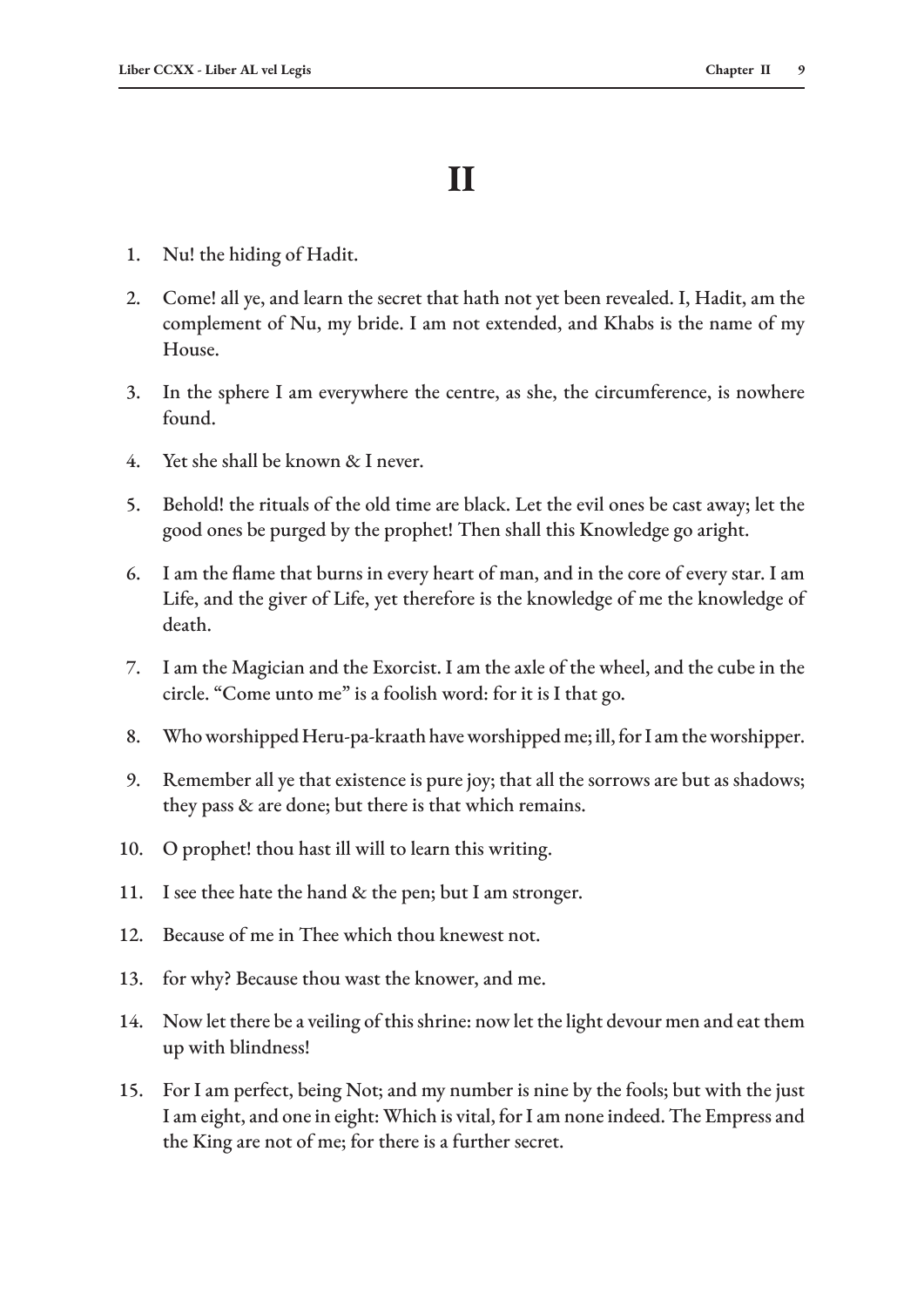- 16. I am The Empress & the Hierophant. Thus eleven, as my bride is eleven.
- 17. Hear me, ye people of sighing! The sorrows of pain and regret Are left to the dead and the dying, The folk that not know me as yet.
- 18. These are dead, these fellows; they feel not. We are not for the poor and sad: the lords of the earth are our kinsfolk.
- 19. Is a God to live in a dog? No! but the highest are of us. They shall rejoice, our chosen: who sorroweth is not of us.
- 20. Beauty and strength, leaping laughter and delicious languor, force and fire, are of us.
- 21. We have nothing with the outcast and the unfit: let them die in their misery. For they feel not. Compassion is the vice of kings: stamp down the wretched & the weak: this is the law of the strong: this is our law and the joy of the world. Think not, o king, upon that lie: That Thou Must Die: verily thou shalt not die, but live. Now let it be understood: If the body of the King dissolve, he shall remain in pure ecstasy for ever. Nuit! Hadit! Ra-Hoor-Khuit! The Sun, Strength & Sight, Light; these are for the servants of the Star & the Snake.
- 22. I am the Snake that giveth Knowledge & Delight and bright glory, and stir the hearts of men with drunkenness. To worship me take wine and strange drugs whereof I will tell my prophet, & be drunk thereof! They shall not harm ye at all. It is a lie, this folly against self. The exposure of innocence is a lie. Be strong, o man! lust, enjoy all things of sense and rapture: fear not that any God shall deny thee for this.
- 23. I am alone: there is no God where I am.
- 24. Behold! these be grave mysteries; for there are also of my friends who be hermits. Now think not to find them in the forest or on the mountain; but in beds of purple, caressed by magnificent beasts of women with large limbs, and fire and light in their eyes, and masses of flaming hair about them; there shall ye find them. Ye shall see them at rule, at victorious armies, at all the joy; and there shall be in them a joy a million times greater than this. Beware lest any force another, King against King! Love one another with burning hearts; on the low men trample in the fierce lust of your pride, in the day of your wrath.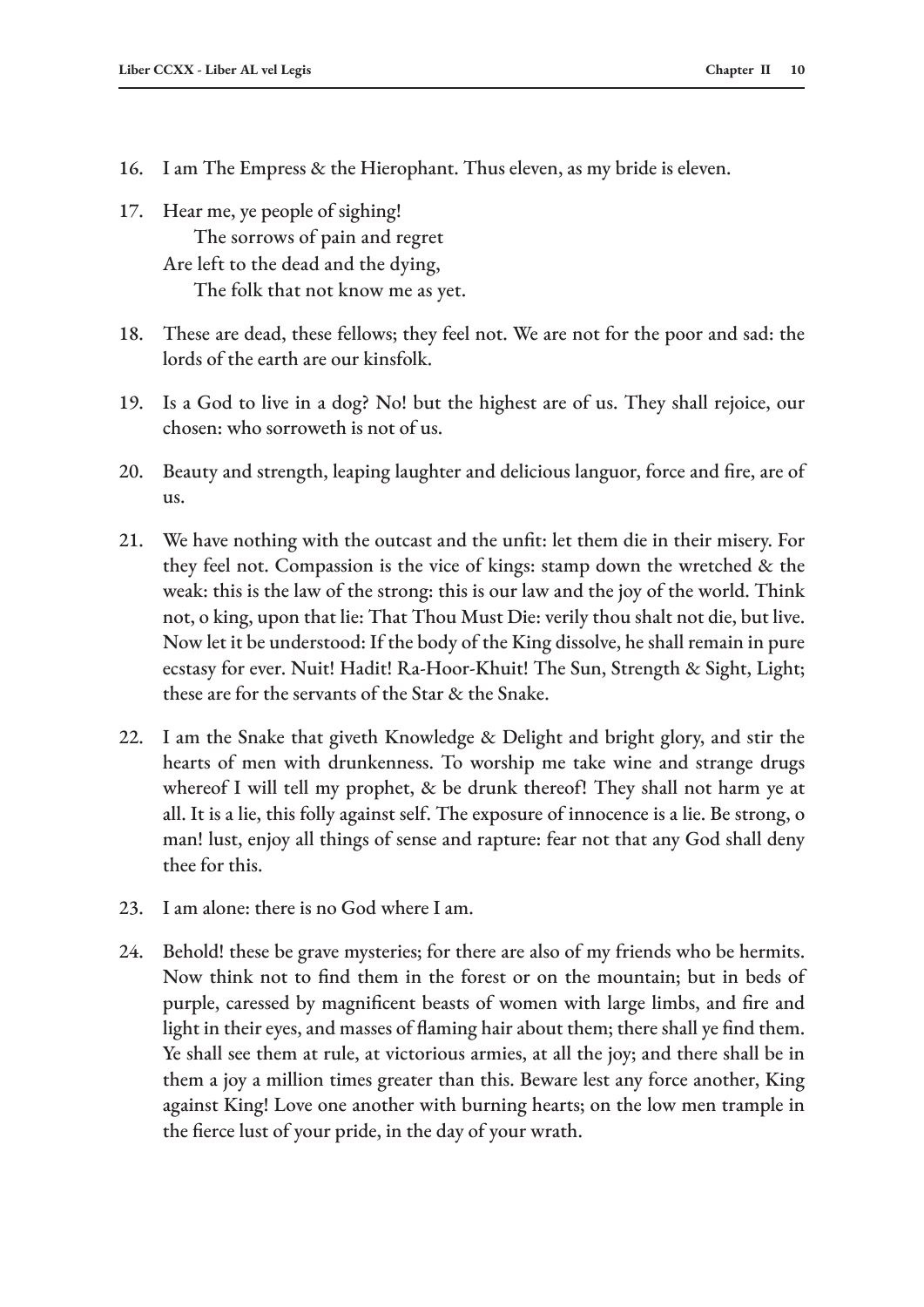- 25. Ye are against the people, O my chosen!
- 26. I am the secret Serpent coiled about to spring: in my coiling there is joy. If I lift up my head, I and my Nuit are one. If I droop down mine head, and shoot forth venom, then is rapture of the earth, and I and the earth are one.
- 27. There is great danger in me; for who doth not understand these runes shall make a great miss. He shall fall down into the pit called Because, and there he shall perish with the dogs of Reason.
- 28. Now a curse upon Because and his kin!
- 29. May Because be accursèd for ever!
- 30. If Will stops and cries Why, invoking Because, then Will stops & does nought.
- 31. If Power asks why, then is Power weakness.
- 32. Also reason is a lie; for there is a factor infinite & unknown; & all their words are skew-wise.
- 33. Enough of Because! Be he damned for a dog!
- 34. But ye, o my people, rise up & awake!
- 35. Let the rituals be rightly performed with joy & beauty!
- 36. There are rituals of the elements and feasts of the times.
- 37. A feast for the first night of the Prophet and his Bride!
- 38. A feast for the three days of the writing of the Book of the Law.
- 39. A feast for Tahuti and the child of the Prophet— secret, O Prophet!
- 40. A feast for the Supreme Ritual, and a feast for the Equinox of the Gods.
- 41. A feast for fire and a feast for water; a feast for life and a greater feast for death!
- 42. A feast every day in your hearts in the joy of my rapture!
- 43. A feast every night unto Nu, and the pleasure of uttermost delight!
- 44. Aye! feast! rejoice! there is no dread hereafter. There is the dissolution, and eternal ecstasy in the kisses of Nu.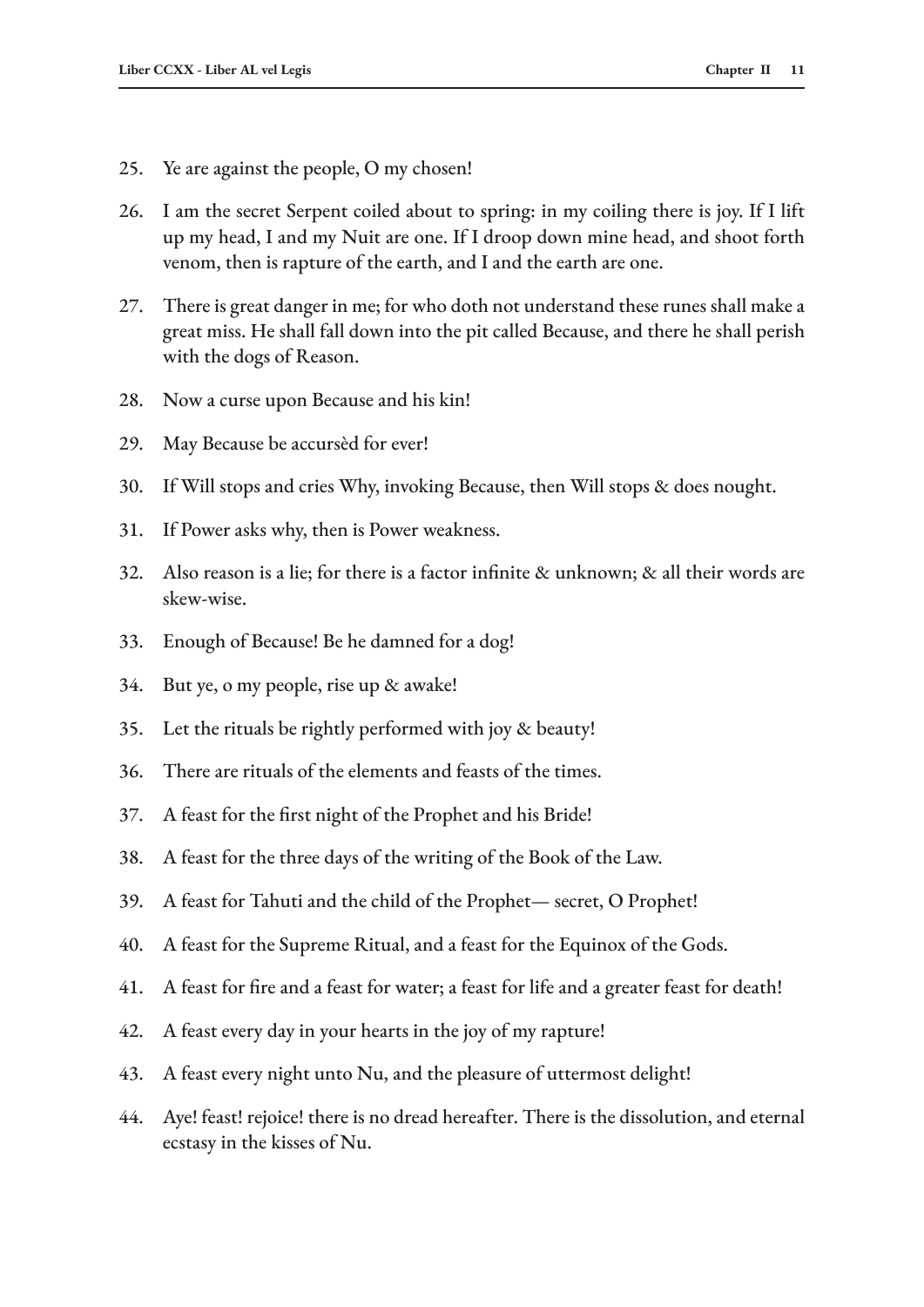- 45. There is death for the dogs.
- 46. Dost thou fail? Art thou sorry? Is fear in thine heart?
- 47. Where I am these are not.
- 48. Pity not the fallen! I never knew them. I am not for them. I console not: I hate the consoled & the consoler.
- 49. I am unique & conqueror. I am not of the slaves that perish. Be they damned & dead! Amen. (This is of the 4: there is a fifth who is invisible, & therein am I as a babe in an egg.)
- 50. Blue am I and gold in the light of my bride: but the red gleam is in my eyes; & my spangles are purple & green.
- 51. Purple beyond purple: it is the light higher than eyesight.
- 52. There is a veil: that veil is black. It is the veil of the modest woman; it is the veil of sorrow, & the pall of death: this is none of me. Tear down that lying spectre of the centuries: veil not your vices in virtuous words: these vices are my service; ye do well, & I will reward you here and hereafter.
- 53. Fear not, o prophet, when these words are said, thou shalt not be sorry. Thou art emphatically my chosen; and blessed are the eyes that thou shalt look upon with gladness. But I will hide thee in a mask of sorrow: they that see thee shall fear thou art fallen: but I lift thee up.
- 54. Nor shall they who cry aloud their folly that thou meanest nought avail; thou shall reveal it: thou availest: they are the slaves of because: They are not of me. The stops as thou wilt; the letters? change them not in style or value!
- 55. Thou shalt obtain the order & value of the English Alphabet; thou shalt find new symbols to attribute them unto.
- 56. Begone! ye mockers; even though ye laugh in my honour ye shall laugh not long: then when ye are sad know that I have forsaken you.
- 57. He that is righteous shall be righteous still; he that is filthy shall be filthy still.
- 58. Yea! deem not of change: ye shall be as ye are, & not other. Therefore the kings of the earth shall be Kings for ever: the slaves shall serve. There is none that shall be cast down or lifted up: all is ever as it was. Yet there are masked ones my servants: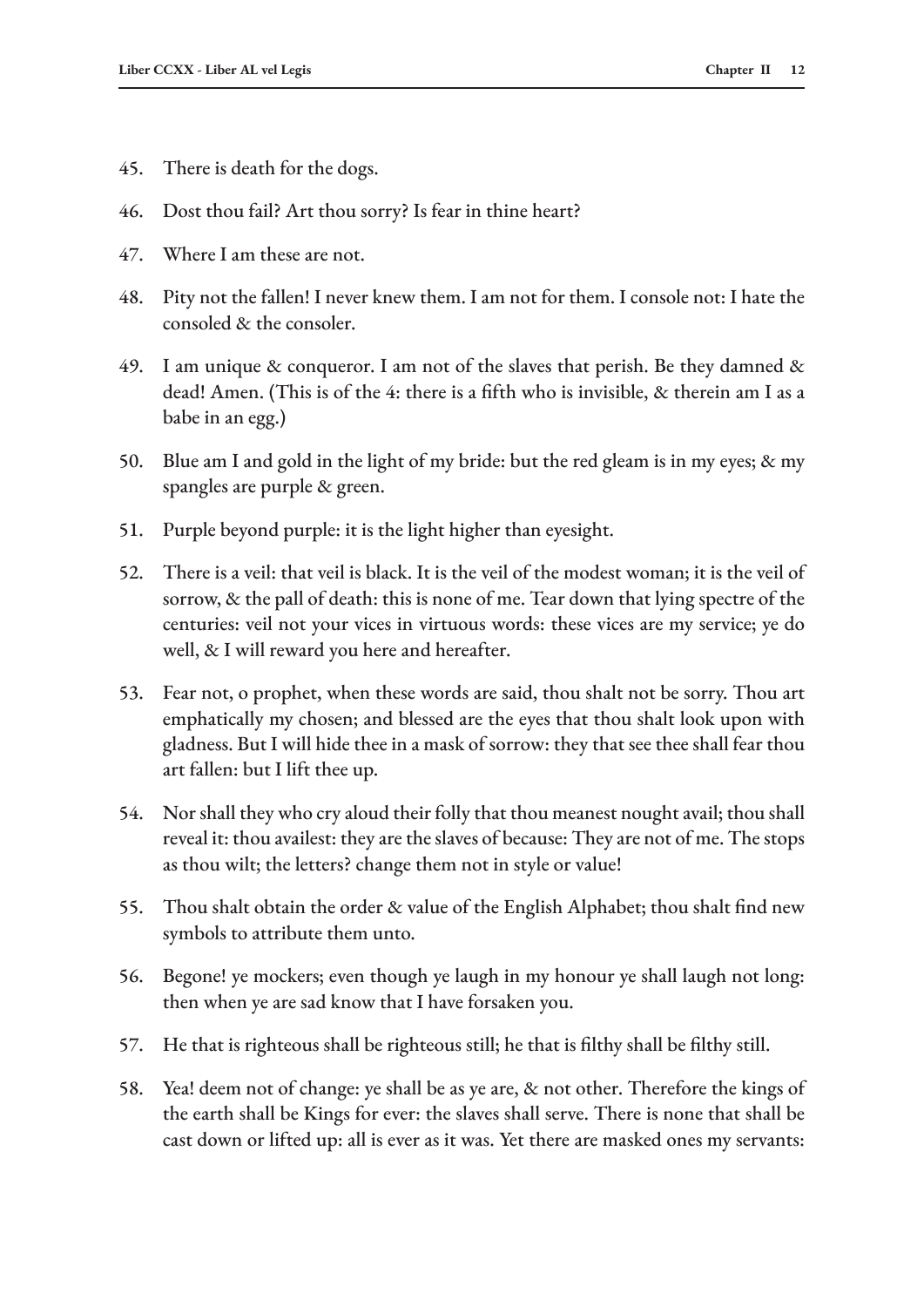it may be that yonder beggar is a King. A King may choose his garment as he will: there is no certain test: but a beggar cannot hide his poverty.

- 59. Beware therefore! Love all, lest perchance is a King concealed! Say you so? Fool! If he be a King, thou canst not hurt him.
- 60. Therefore strike hard & low, and to hell with them, master!
- 61. There is a light before thine eyes, o prophet, a light undesired, most desirable.
- 62. I am uplifted in thine heart; and the kisses of the stars rain hard upon thy body.
- 63. Thou art exhaust in the voluptuous fullness of the inspiration; the expiration is sweeter than death, more rapid and laughterful than a caress of Hell's own worm.
- 64. Oh! thou art overcome: we are upon thee; our delight is all over thee: hail! hail: prophet of Nu! prophet of Had! prophet of Ra-Hoor-Khu! Now rejoice! now come in our splendour & rapture! Come in our passionate peace, & write sweet words for the Kings!
- 65. I am the Master: thou art the Holy Chosen One.
- 66. Write, & find ecstasy in writing! Work, & be our bed in working! Thrill with the joy of life & death! Ah! thy death shall be lovely: whoso seeth it shall be glad. Thy death shall be the seal of the promise of our agelong love. Come! lift up thine heart & rejoice! We are one; we are none.
- 67. Hold! Hold! Bear up in thy rapture; fall not in swoon of the excellent kisses!
- 68. Harder! Hold up thyself! Lift thine head! breathe not so deep— die!
- 69. Ah! Ah! What do I feel? Is the word exhausted?
- 70. There is help & hope in other spells. Wisdom says: be strong! Then canst thou bear more joy. Be not animal; refine thy rapture! If thou drink, drink by the eight and ninety rules of art: if thou love, exceed by delicacy; and if thou do aught joyous, let there be subtlety therein!
- 71. But exceed! exceed!
- 72. Strive ever to more! and if thou art truly mine— and doubt it not, an if thou art ever joyous!— death is the crown of all.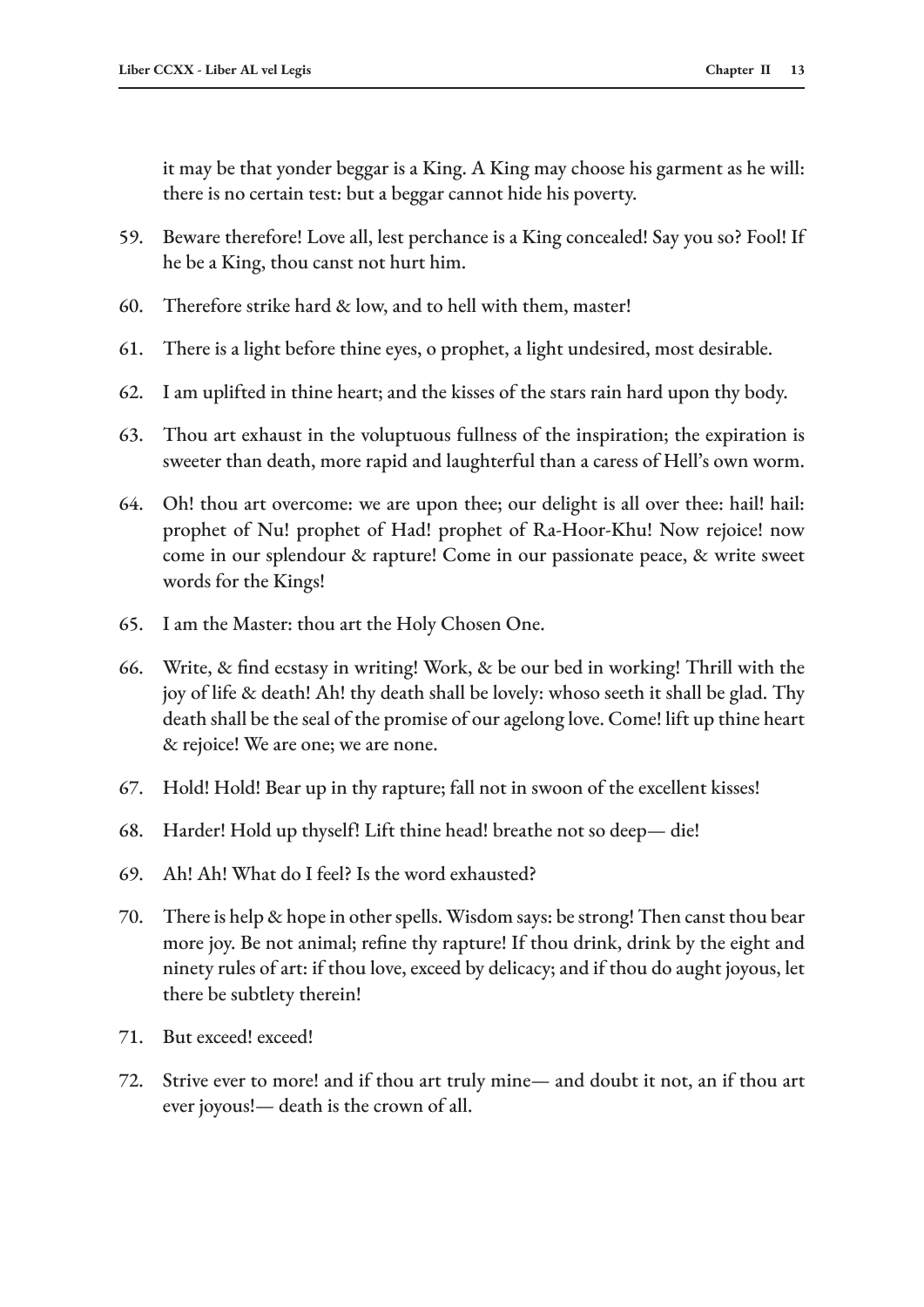- 73. Ah! Ah! Death! Death! thou shalt long for death. Death is forbidden, o man, unto thee.
- 74. The length of thy longing shall be the strength of its glory. He that lives long & desires death much is ever the King among the Kings.
- 75. Aye! listen to the numbers & the words:
- 76. 4 6 3 8 A B K 2 4 A L G M O R 3 Y X 24 89 R P S T O V A L. What meaneth this, o prophet? Thou knowest not; nor shalt thou know ever. There cometh one to follow thee: he shall expound it. But remember, o chosen one, to be me; to follow the love of Nu in the star-lit heaven; to look forth upon men, to tell them this glad word.
- 77. O be thou proud and mighty among men!
- 78. Lift up thyself! for there is none like unto thee among men or among Gods! Lift up thyself, o my prophet, thy stature shall surpass the stars. They shall worship thy name, foursquare, mystic, wonderful, the number of the man; and the name of thy house 418.
- 79. The end of the hiding of Hadit; and blessing & worship to the prophet of the lovely Star!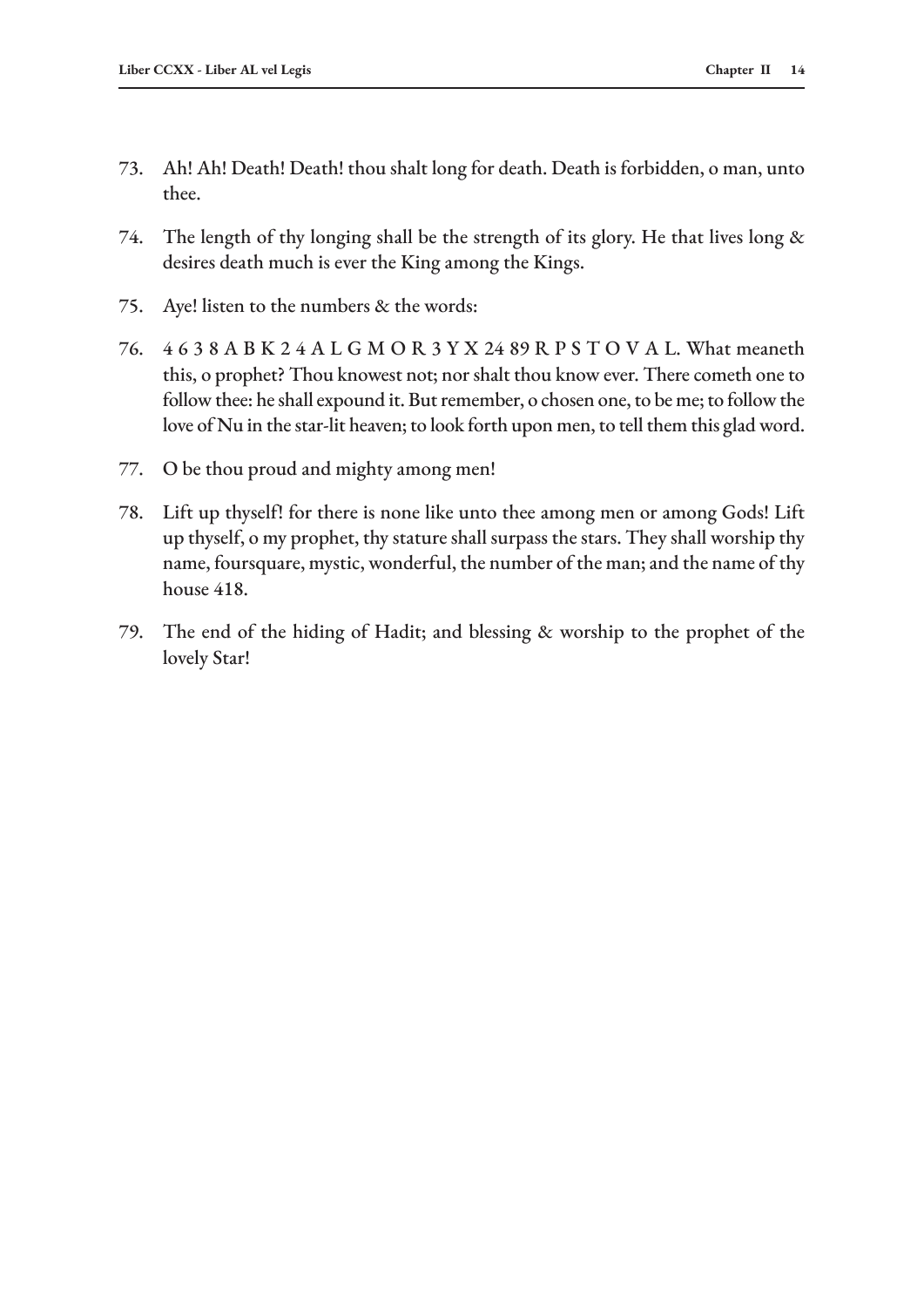## **III**

- 1. Abrahadabra; the reward of Ra Hoor Khut.
- 2. There is division hither homeward; there is a word not known. Spelling is defunct; all is not aught. Beware! Hold! Raise the spell of Ra-Hoor-Khuit!
- 3. Now let it be first understood that I am a god of War and of Vengeance. I shall deal hardly with them.
- 4. Choose ye an island!
- 5. Fortify it!
- 6. Dung it about with enginery of war!
- 7. I will give you a war-engine.
- 8. With it ye shall smite the peoples; and none shall stand before you.
- 9. Lurk! Withdraw! Upon them! this is the Law of the Battle of Conquest: thus shall my worship be about my secret house.
- 10. Get the stélé of revealing itself; set it in thy secret temple— and that temple is already aright disposed— & it shall be your Kiblah for ever. It shall not fade, but miraculous colour shall come back to it day after day. Close it in locked glass for a proof to the world.
- 11. This shall be your only proof. I forbid argument. Conquer! That is enough. I will make easy to you the abstruction from the ill-ordered house in the Victorious City. Thou shalt thyself convey it with worship, o prophet, though thou likest it not. Thou shalt have danger & trouble. Ra-Hoor-Khu is with thee. Worship me with fire & blood; worship me with swords & with spears. Let the woman be girt with a sword before me: let blood flow to my name. Trample down the Heathen; be upon them, o warrior, I will give you of their flesh to eat!
- 12. Sacrifice cattle, little and big: after a child.
- 13. But not now.
- 14. Ye shall see that hour, o blessèd Beast, and thou the Scarlet Concubine of his desire!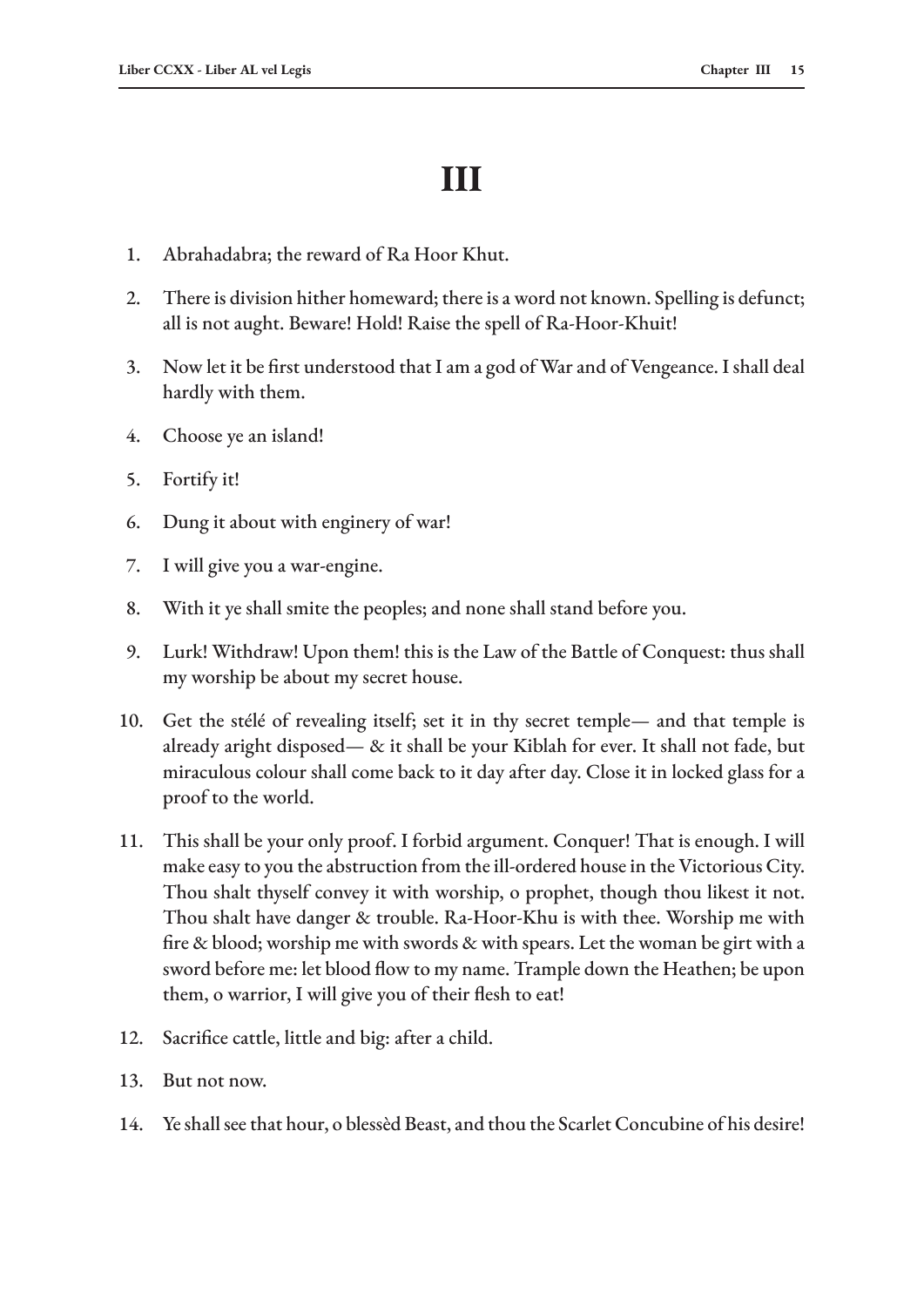- 15. Ye shall be sad thereof.
- 16. Deem not too eagerly to catch the promises; fear not to undergo the curses. Ye, even ye, know not this meaning all.
- 17. Fear not at all; fear neither men nor Fates, nor gods, nor anything. Money fear not, nor laughter of the folk folly, nor any other power in heaven or upon the earth or under the earth. Nu is your refuge as Hadit your light; and I am the strength, force, vigour, of your arms.
- 18. Mercy let be off: damn them who pity! Kill and torture; spare not; be upon them!
- 19. That stélé they shall call the Abomination of Desolation; count well its name, & it shall be to you as 718.
- 20. Why? Because of the fall of Because, that he is not there again.
- 21. Set up my image in the East: thou shalt buy thee an image which I will show thee, especial, not unlike the one thou knowest. And it shall be suddenly easy for thee to do this.
- 22. The other images group around me to support me: let all be worshipped, for they shall cluster to exalt me. I am the visible object of worship; the others are secret; for the Beast & his Bride are they: and for the winners of the Ordeal x. What is this? Thou shalt know.
- 23. For perfume mix meal & honey & thick leavings of red wine: then oil of Abramelin and olive oil, and afterward soften & smooth down with rich fresh blood.
- 24. The best blood is of the moon, monthly: then the fresh blood of a child, or dropping from the host of heaven: then of enemies; then of the priest or of the worshippers: last of some beast, no matter what.
- 25. This burn: of this make cakes & eat unto me. This hath also another use; let it be laid before me, and kept thick with perfumes of your orison: it shall become full of beetles as it were and creeping things sacred unto me.
- 26. These slay, naming your enemies; & they shall fall before you.
- 27. Also these shall breed lust & power of lust in you at the eating thereof.
- 28. Also ye shall be strong in war.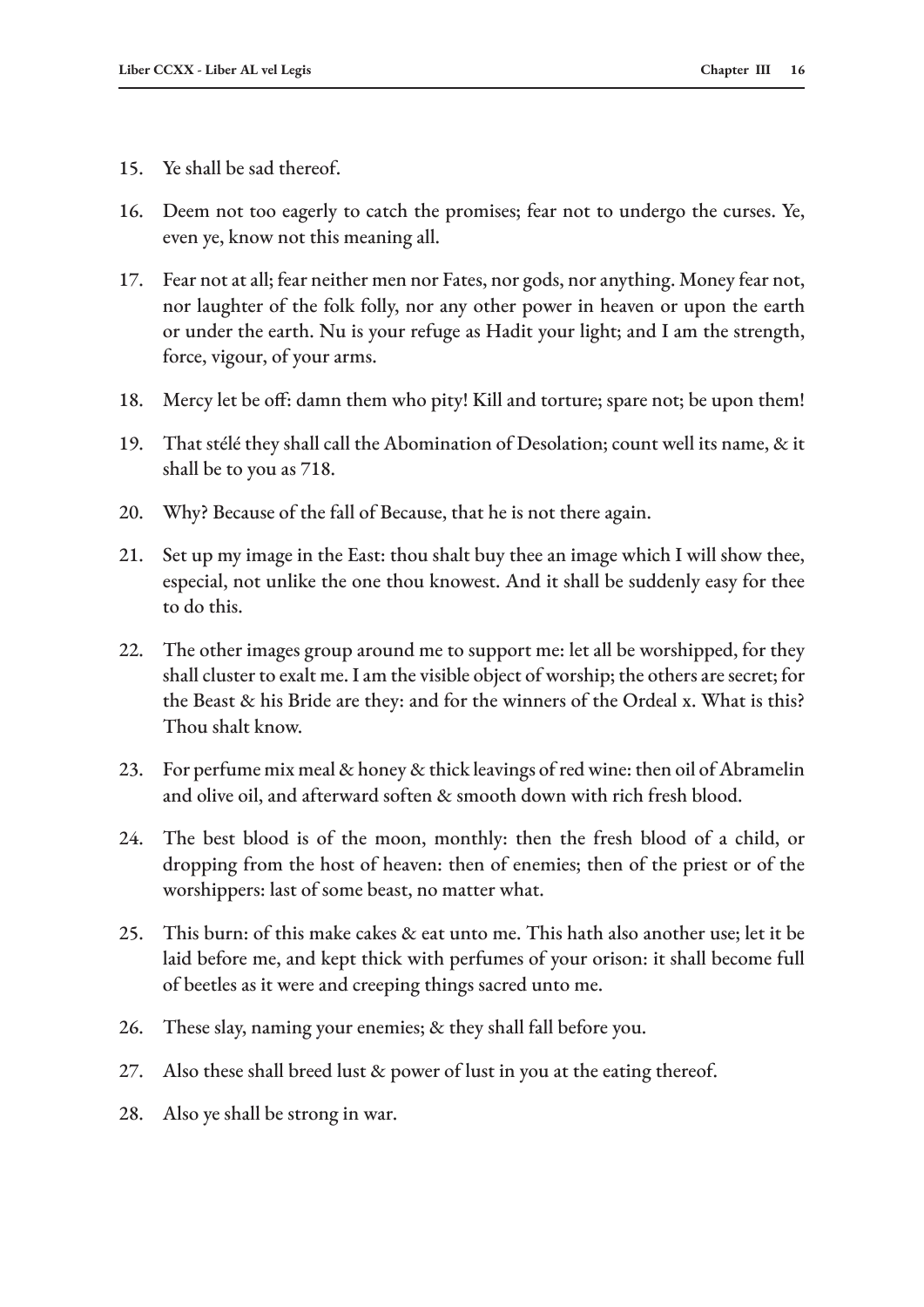- 29. Moreover, be they long kept, it is better; for they swell with my force. All before me.
- 30. My altar is of open brass work: burn thereon in silver or gold!
- 31. There cometh a rich man from the West who shall pour his gold upon thee.
- 32. From gold forge steel!
- 33. Be ready to fly or to smite!
- 34. But your holy place shall be untouched throughout the centuries: though with fire and sword it be burnt down & shattered, yet an invisible house there standeth, and shall stand until the fall of the Great Equinox; when Hrumachis shall arise and the double-wanded one assume my throne and place. Another prophet shall arise, and bring fresh fever from the skies; another woman shall awake the lust & worship of the Snake; another soul of God and beast shall mingle in the globèd priest; another sacrifice shall stain the tomb; another king shall reign; and blessing no longer be poured To the Hawk-headed mystical Lord!
- 35. The half of the word of Heru-ra-ha, called Hoor-pa-kraat and Ra-Hoor-Khut.
- 36. Then said the prophet unto the God:
- 37. I adore thee in the song:—

I am the Lord of Thebes, and I The inspired forth-speaker of Mentu; For me unveils the veilèd sky, The self-slain Ankh-af-na-khonsu Whose words are truth. I invoke, I greet Thy presence, O Ra-Hoor-Khuit!

Unity uttermost showed!

I adore the might of Thy breath,

Supreme and terrible God,

Who makest the gods and death

To tremble before Thee—

I, I adore thee!

Appear on the throne of Ra! Open the ways of the Khu!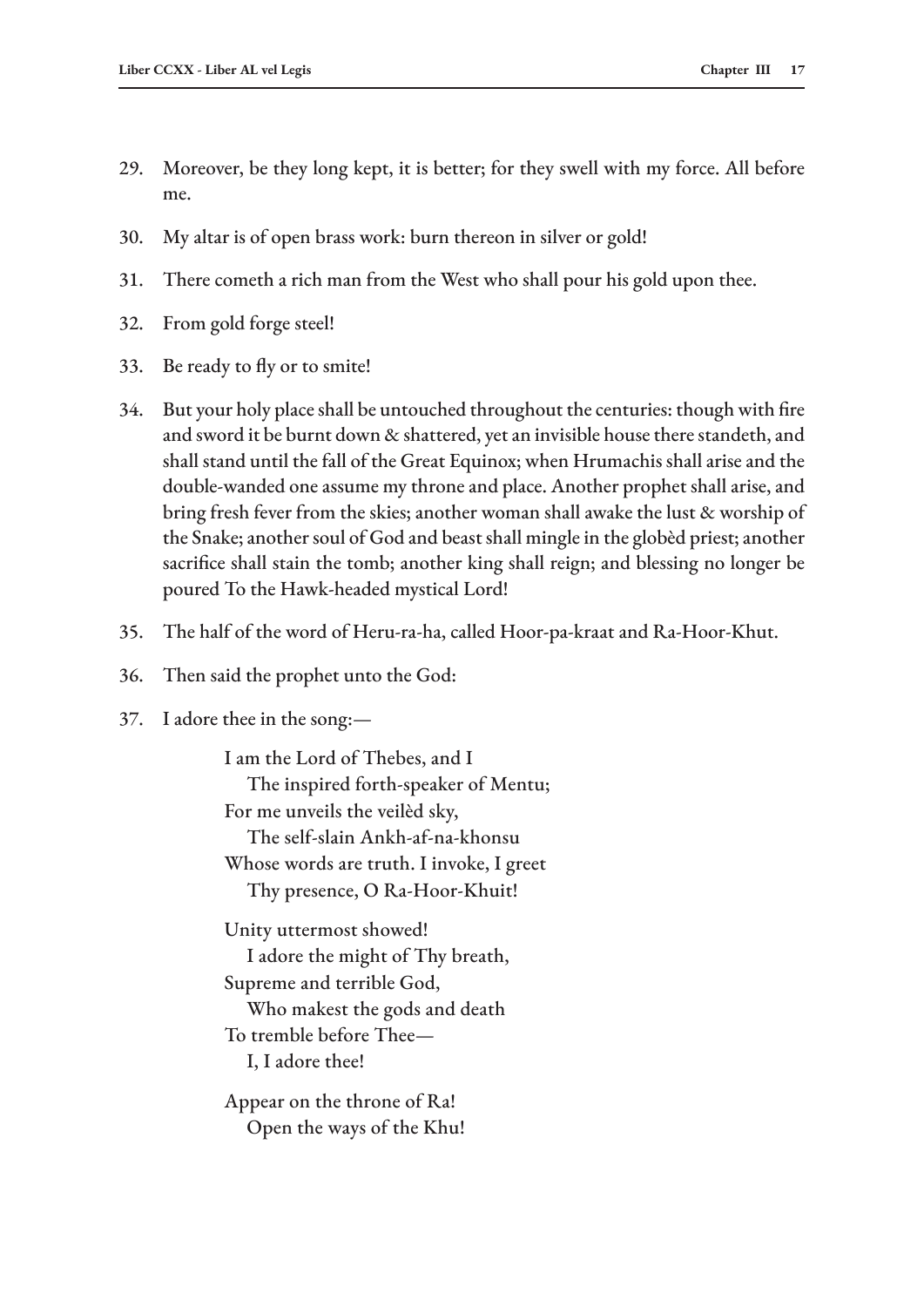Lighten the ways of the Ka! The ways of the Khabs run through To stir me or still me! Aum! let it kill me!

- 38. So that thy light is in me; & its red flame is as a sword in my hand to push thy order. There is a secret door that I shall make to establish thy way in all the quarters, (these are the adorations, as thou hast written), as it is said:
	- The light is mine; its rays consume Me: I have made a secret door Into the House of Ra and Tum, Of Khephra and of Ahathoor. I am thy Theban, O Mentu, The prophet Ankh-af-na-khonsu!
	- By Bes-na-Maut my breast I beat; By wise Ta-Nech I weave my spell. Show thy star-splendour, O Nuit! Bid me within thine House to dwell,
	- O wingèd snake of light, Hadit! Abide with me, Ra-Hoor-Khuit!
- 39. All this and a book to say how thou didst come hither and a reproduction of this ink and paper for ever— for in it is the word secret & not only in the English— and thy comment upon this the Book of the Law shall be printed beautifully in red ink and black upon beautiful paper made by hand; and to each man and woman that thou meetest, were it but to dine or to drink at them, it is the Law to give. Then they shall chance to abide in this bliss or no; it is no odds. Do this quickly!
- 40. But the work of the comment? That is easy; and Hadit burning in thy heart shall make swift and secure thy pen.
- 41. Establish at thy Kaaba a clerk-house: all must be done well and with business way.
- 42. The ordeals thou shalt oversee thyself, save only the blind ones. Refuse none, but thou shalt know & destroy the traitors. I am Ra-Hoor-Khuit; and I am powerful to protect my servant. Success is thy proof: argue not; convert not; talk not overmuch! Them that seek to entrap thee, to overthrow thee, them attack without pity or quarter; & destroy them utterly. Swift as a trodden serpent turn and strike! Be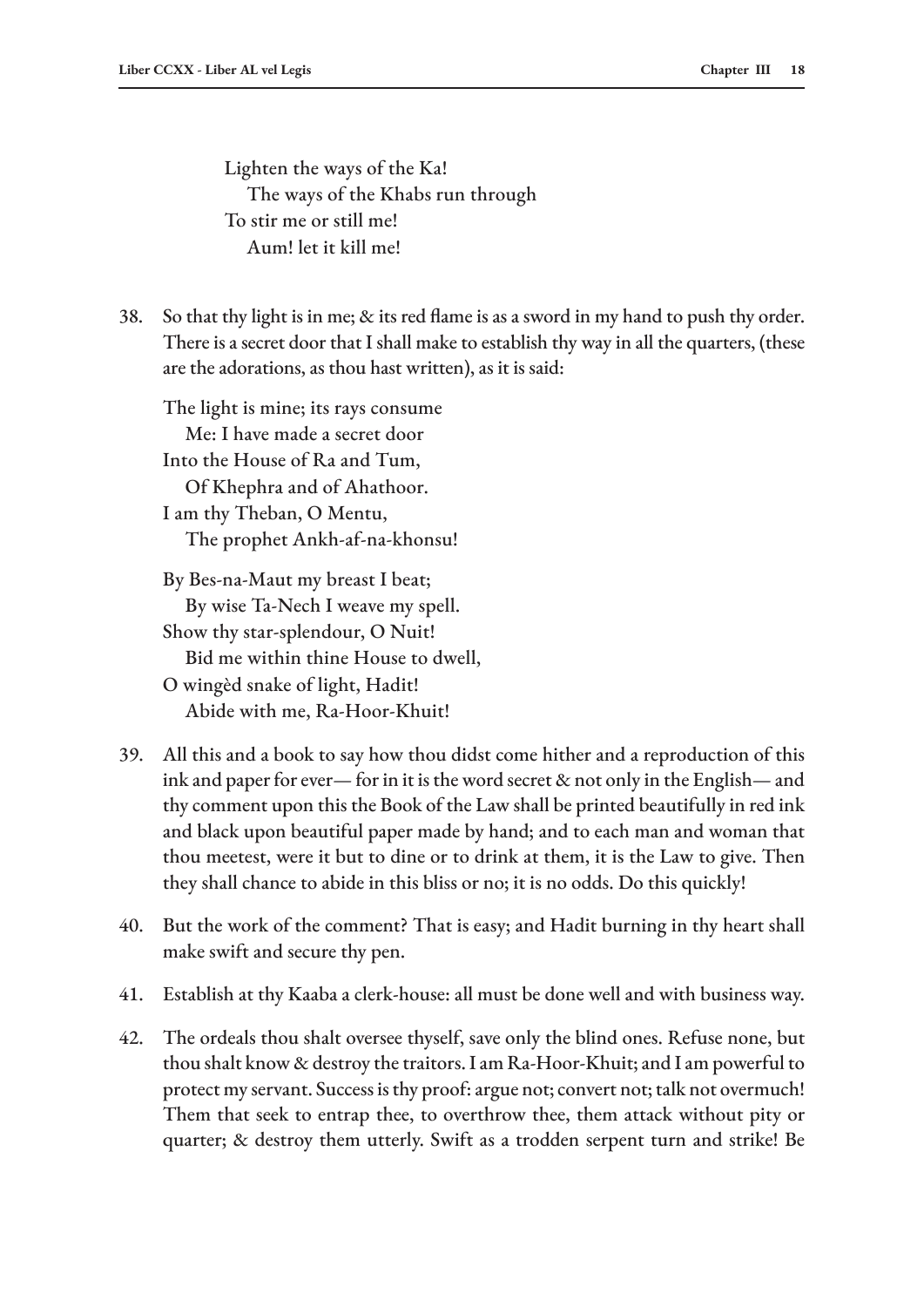thou yet deadlier than he! Drag down their souls to awful torment: laugh at their fear: spit upon them!

- 43. Let the Scarlet Woman beware! If pity and compassion and tenderness visit her heart; if she leave my work to toy with old sweetnesses; then shall my vengeance be known. I will slay me her child: I will alienate her heart: I will cast her out from men: as a shrinking and despised harlot shall she crawl through dusk wet streets, and die cold and an-hungered.
- 44. But let her raise herself in pride! Let her follow me in my way! Let her work the work of wickedness! Let her kill her heart! Let her be loud and adulterous! Let her be covered with jewels, and rich garments, and let her be shameless before all men!
- 45. Then will I lift her to pinnacles of power: then will I breed from her a child mightier than all the kings of the earth. I will fill her with joy: with my force shall she see & strike at the worship of Nu: she shall achieve Hadit.
- 46. I am the warrior Lord of the Forties: the Eighties cower before me, & are abased. I will bring you to victory & joy: I will be at your arms in battle & ye shall delight to slay. Success is your proof; courage is your armour; go on, go on, in my strength; & ye shall turn not back for any!
- 47. This book shall be translated into all tongues: but always with the original in the writing of the Beast; for in the chance shape of the letters and their position to one another: in these are mysteries that no Beast shall divine. Let him not seek to try: but one cometh after him, whence I say not, who shall discover the Key of it all. Then this line drawn is a key: then this circle squared in its failure is a key also. And Abrahadabra. It shall be his child & that strangely. Let him not seek after this; for thereby alone can he fall from it.
- 48. Now this mystery of the letters is done, and I want to go on to the holier place.
- 49. I am in a secret fourfold word, the blasphemy against all gods of men.
- 50. Curse them! Curse them! Curse them!
- 51. With my Hawk's head I peck at the eyes of Jesus as he hangs upon the cross.
- 52. I flap my wings in the face of Mohammed & blind him.
- 53. With my claws I tear out the flesh of the Indian and the Buddhist, Mongol and Din.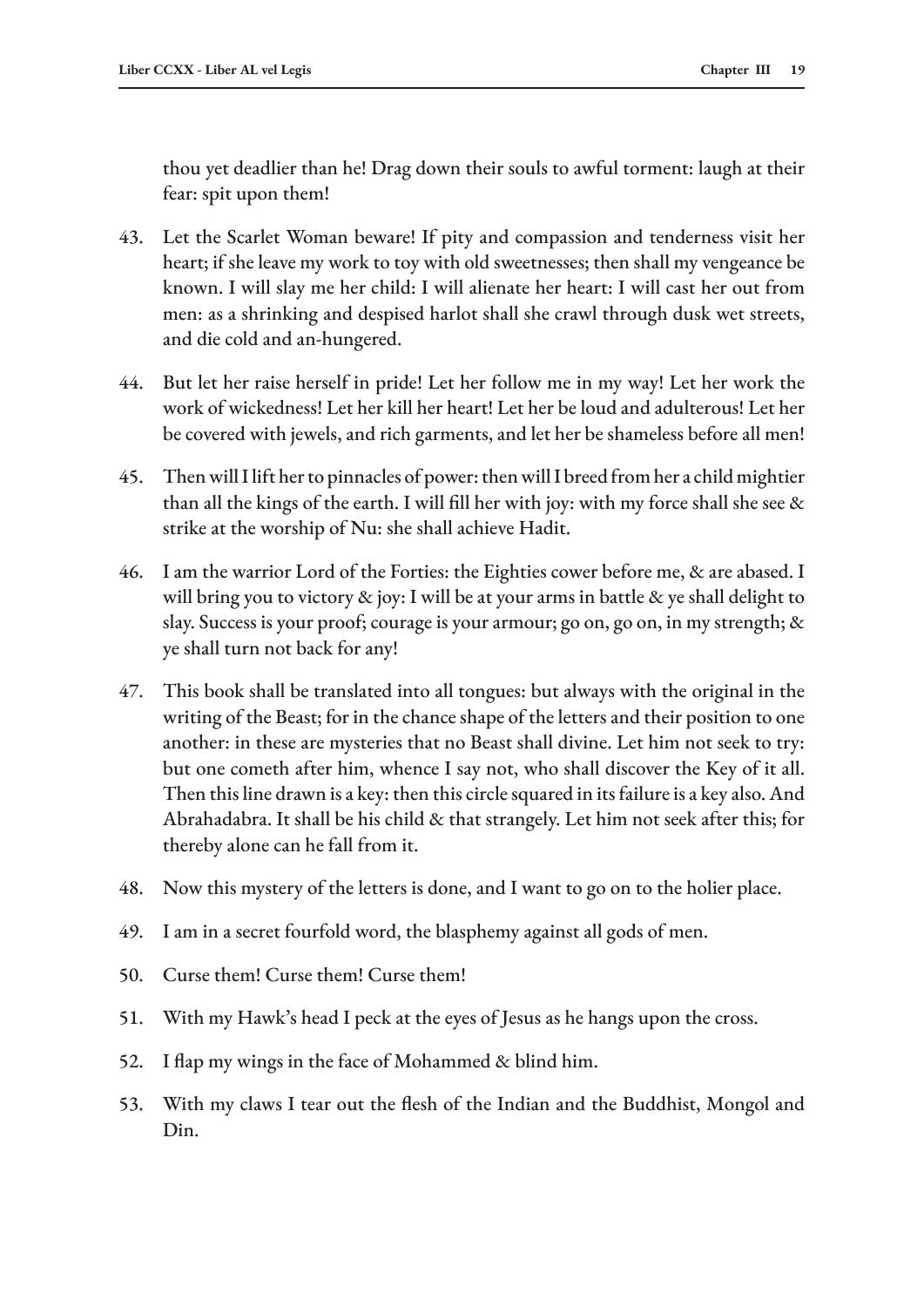- 54. Bahlasti! Ompehda! I spit on your crapulous creeds.
- 55. Let Mary inviolate be torn upon wheels: for her sake let all chaste women be utterly despised among you!
- 56. Also for beauty's sake and love's!
- 57. Despise also all cowards; professional soldiers who dare not fight, but play; all fools despise!
- 58. But the keen and the proud, the royal and the lofty; ye are brothers!
- 59. As brothers fight ye!
- 60. There is no law beyond Do what thou wilt.
- 61. There is an end of the word of the God enthroned in Ra's seat, lightening the girders of the soul.
- 62. To Me do ye reverence! to me come ye through tribulation of ordeal, which is bliss.
- 63. The fool readeth this Book of the Law, and its comment; & he understandeth it not.
- 64. Let him come through the first ordeal, & it will be to him as silver.
- 65. Through the second, gold.
- 66. Through the third, stones of precious water.
- 67. Through the fourth, ultimate sparks of the intimate fire.
- 68. Yet to all it shall seem beautiful. Its enemies who say not so, are mere liars.
- 69. There is success.
- 70. I am the Hawk-Headed Lord of Silence & of Strength; my nemyss shrouds the night-blue sky.
- 71. Hail! ye twin warriors about the pillars of the world! for your time is nigh at hand.
- 72. I am the Lord of the Double Wand of Power; the wand of the Force of Coph Nia but my left hand is empty, for I have crushed an Universe; & nought remains.
- 73. Paste the sheets from right to left and from top to bottom: then behold!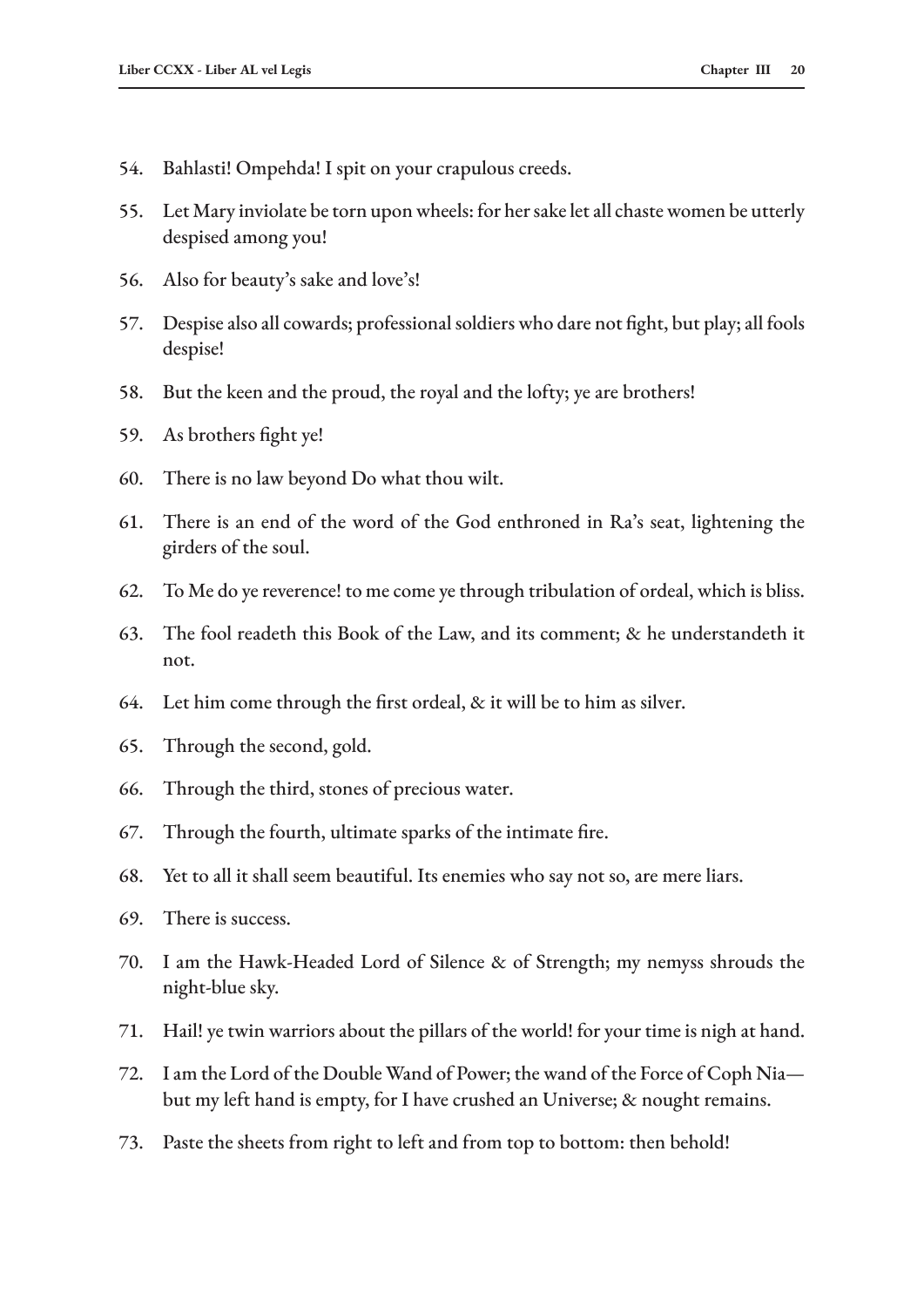- 74. There is a splendour in my name hidden and glorious, as the sun of midnight is ever the son.
- 75. The ending of the words is the Word Abrahadabra.

The Book of the Law is Written and Concealed. Aum. Ha.